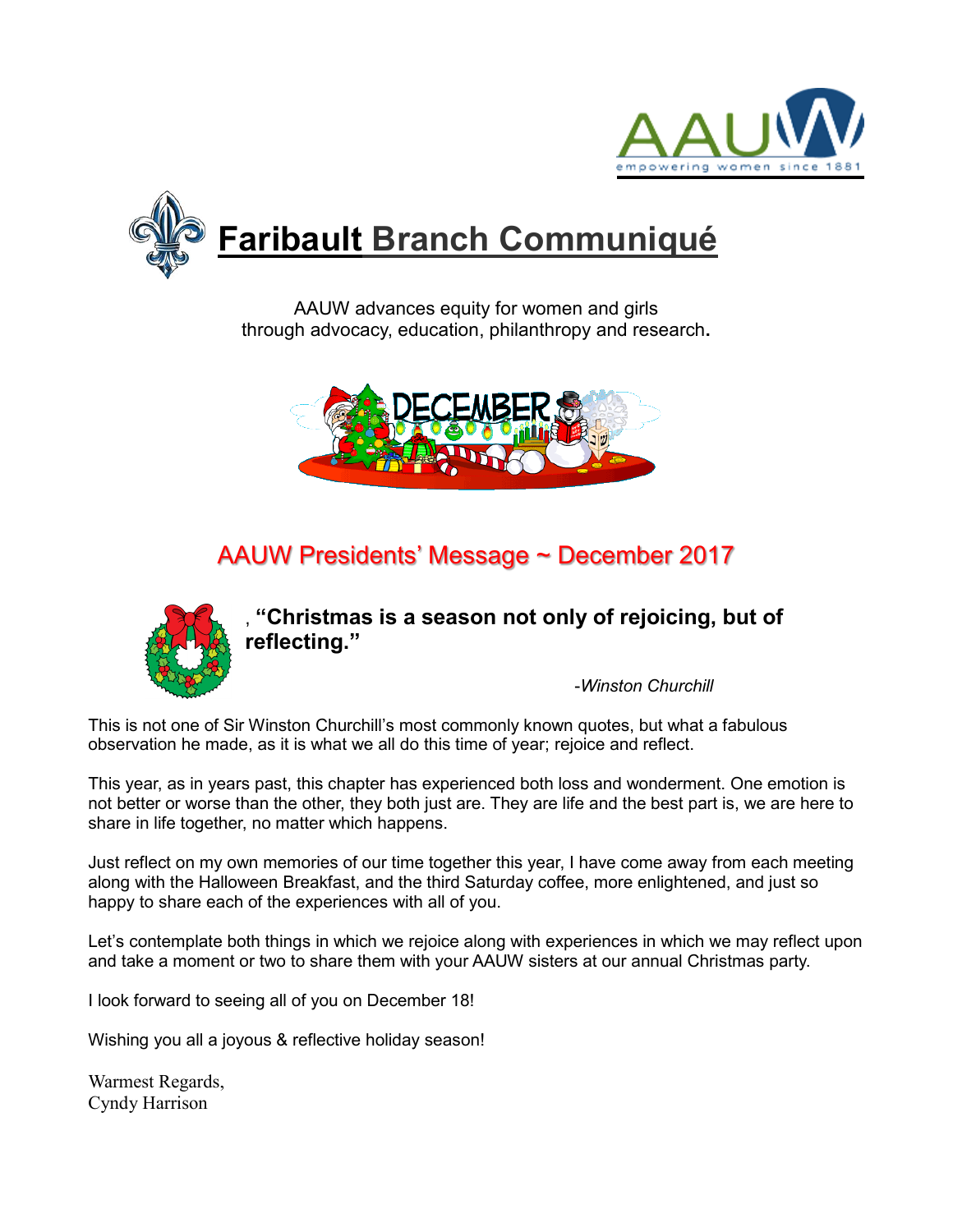

### **Program**

On Monday, **December 18th**, our annual holiday gathering will be held at the Cathedral of Our Merciful Savior's Cloister beginning at 6:00 p.m. Members are asked to bring hors d'oeuvres to share during our social time. Following the social time, we will sing Christmas carols with music provided by May Bottke. Colleen Rolling has agreed to once again organize the game of Bunco. There is sure to be plenty of competition and laughter.

Members are requested to bring jars of peanut butter for people who attend the Community Cafe' on Tuesday, December 19<sup>th</sup>.

We hope that you will join us for this very festive event!

*Submitted by Mary Lillquist, Sue Willcutt, and Pat Fuchs*



## **Membership Memos**

November 28 was a big day for AAUW — [our birthday!](http://salsa4.salsalabs.com/dia/track.jsp?v=2&c=KYAaCKtXQYQQ%2B98VZSp9fAEs6nnFhMmS) During this season of giving thanks, we honor the group of visionary women who founded AAUW in 1881, 136 years ago.

According to **AAUW Washington Update** advocacy email dated 12/1/17, it goes on the say: "On that day, [Marion Talbot,](http://salsa4.salsalabs.com/dia/track.jsp?v=2&c=gjMtL57J8MaEJCSrKqI9OAEs6nnFhMmS) then a recent graduate of Boston University, and [Ellen Swallow Richards,](http://salsa4.salsalabs.com/dia/track.jsp?v=2&c=O2lUfXBLOGUMo9XM1iDaqQEs6nnFhMmS) the first woman graduate of the [Massachusetts Institute of Technology,](http://salsa4.salsalabs.com/dia/track.jsp?v=2&c=nC%2BNzLEjyRdIZvK5%2BRhcvwEs6nnFhMmS) invited 15 alumnae from eight colleges to a meeting in Boston, Massachusetts. Among the first generation of women college graduates, these pioneering women struggled with a lack of career opportunity. In founding AAUW, they discussed how they would join together to help other women break through educational barriers and attend and graduate college as well as assist those who had already graduated.

"The rest is history. Today, AAUW boasts 170,000 [members and supporters,](http://salsa4.salsalabs.com/dia/track.jsp?v=2&c=bI%2BhMDKvDGN%2FGYDUw1zwGQEs6nnFhMmS) more than 100 [student](http://salsa4.salsalabs.com/dia/track.jsp?v=2&c=W4LQLBSWW0Wj5wV6NFD02QEs6nnFhMmS)  [orgs,](http://salsa4.salsalabs.com/dia/track.jsp?v=2&c=W4LQLBSWW0Wj5wV6NFD02QEs6nnFhMmS) and 800 [college and university members.](http://salsa4.salsalabs.com/dia/track.jsp?v=2&c=fAUARNtuc%2Fh3usQHSWQXigEs6nnFhMmS) Our community engages in amazing advocacy work in 2017, AAUW members and supporters voiced their support or opposition to at least 325 state bills, submitted more than 10,000 comments to the U.S. Department of Education in support of strengthening and protecting Title IX, and sent over 270,000 messages to lawmakers. We look forward to many, many more years of advocating for women and girls!"

*AAUW Faribault Branch is one of the more than 1000 branches. Now that the November 30 deadline for members to renew or be dropped from our member-ship rolls has past, we have the figures for our current membership. For the membership year 2017-2018 we have 43 members and 9 Life members for a total of 52. This includes 6 new Shape-the-Future members.*

Thanks for your continued support of our Branch and the mission of AAUW. After 136 years there is still work to be done.

*Submitted by Membership co-vice presidents: Karen Rasmussen and Kathy Larson*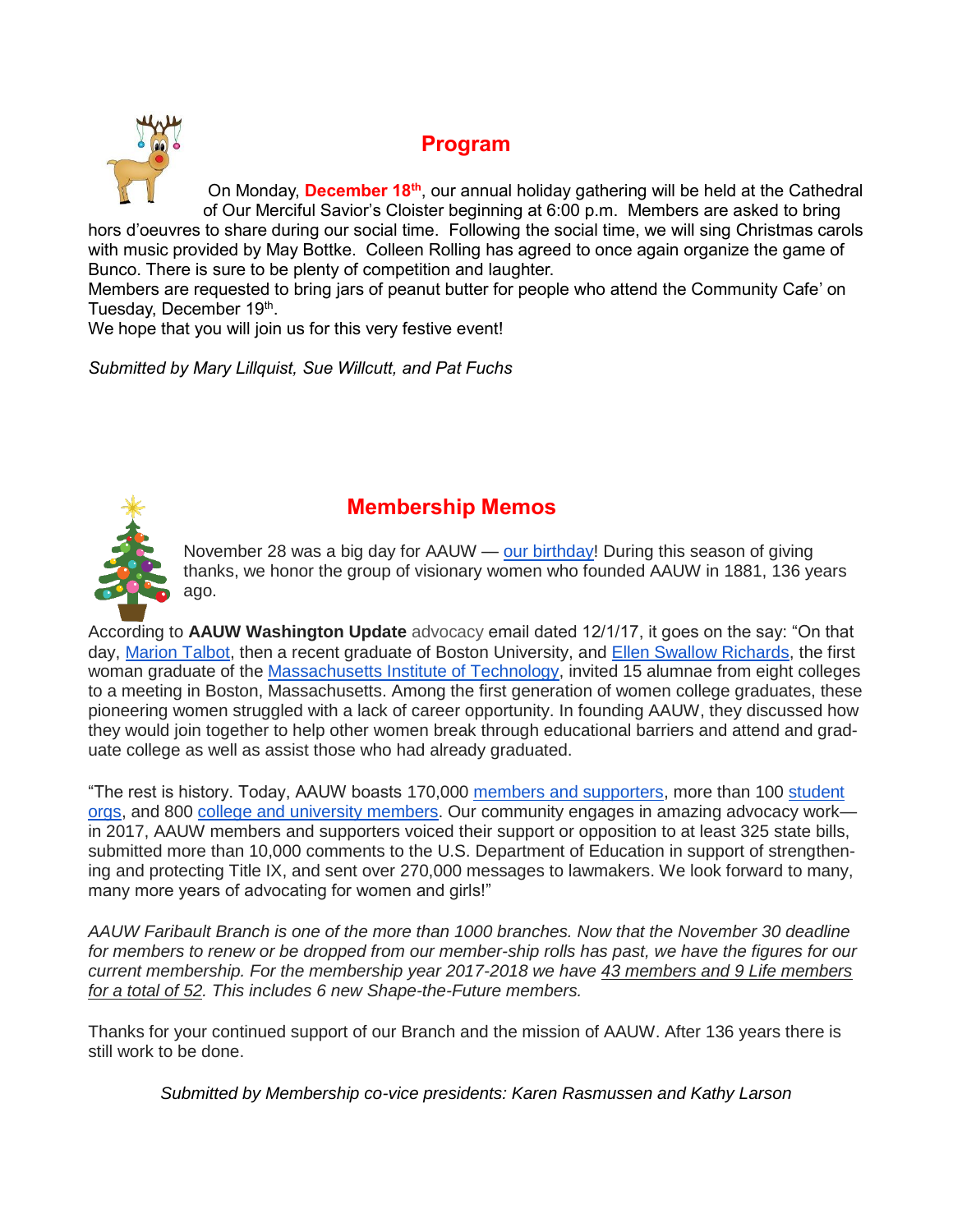

# **Women's History Month**

It isn't too early to think about Women's History Month coming up in March. If you would like to be a part of choosing the topic for this year or simply have suggestions for a topic, please speak to Kathy Kasten or send her an email. [kathleengarykasten@gmail.com](mailto:kathleengarykasten@gmail.com)

*Submitted by Kathy Kasten*



# **Book Club News**

"Whenever you read a good book, somewhere in the world a door opens to allow in more light." Vera Nazarian

November's book was *How Green Was My Valley* by Richard LLewellyn. Huw Morgan, son of a miner in a South Wales mining village, narrates the story of his family dealing with changes in the mining industry throughout his youth during the reign of Queen Victoria. Huw seems destined to be the one son who will have a formal education and a better occupation. He chooses to follow in his family's footsteps but watches as the mining industry destroys the environment and has many adverse effects on his family.

Needing a lighter read, we chose *A Redbird Christmas* by Fannie Flagg for December.

*Submitted by Barb Dubbels*



#### **Secretary's Report**

#### **FARIBAULT AAUW BRANCH MEETING MINUTES NOVEMBER 27, 2017, 6:30 PM DISTRICT ONE HOSPITAL**

The meeting was called to order by Cyndy Harrison, president. Cyndy expressed her thankfulness to have been welcomed into our group. Cyndy announced that it is May Bottke's birthday tomorrow. May will be 93, or is it 39?

Christy Dore gave us an update on her sister, Karen Rasmussen's condition following surgery. Karen is now home to continue her recovery. Results are positive. Karen is overwhelmed by the outpouring of support.

The secretary's report was published in the recent newsletter. Pauline Schreiber moved to approve the report as printed, motion seconded by Christy Dore. The treasurer's report was also approved as printed, with Judy Graham making the motion. Both motions carried.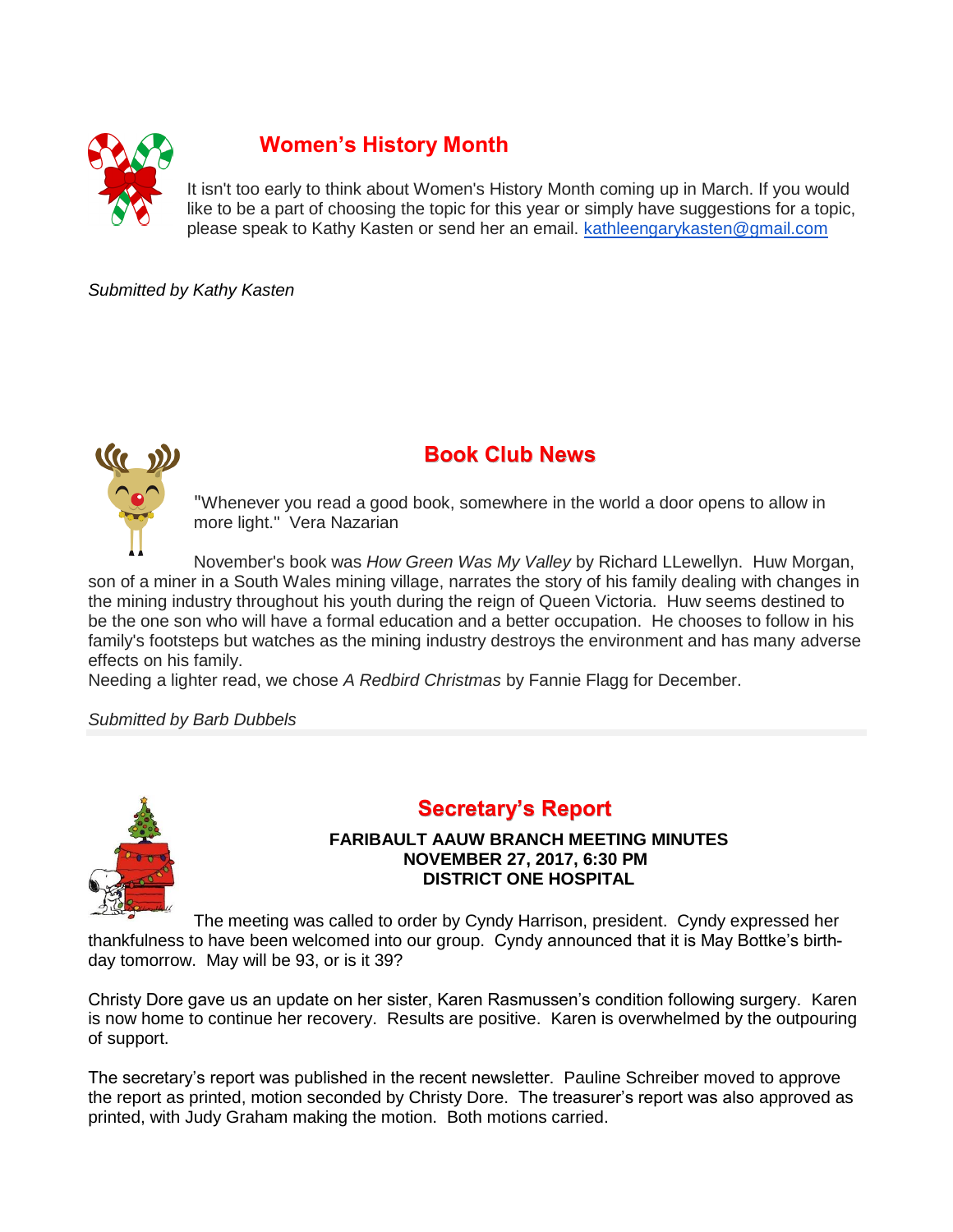Kathy Larson introduced our newest member, Mary Niermann. Mary taught at Lincoln Elementary for 34 years. She has already been involved in several AAUW activities. Welcome, Mary!

Pat Fuchs, chairman of our Halloween Breakfast, thanked all who made the event a big success. Pat will be taking a year off from heading the event. A successor will be needed.

Pauline Schreiber gave an update on progress on the bags that are being assembled for the State Convention. Good progress has been made.

Two coffee socials have been held. We will be going to a movie on New Year's Eve, followed by a meal at Harry's in Lakeville.

Cyndy shared that District One Hospital is now locking their front door at 6 pm, hence the need for us to come in through the Emergency Room entrance tonight. Our next meeting will be at the Cathedral of our Merciful Saviours' Cloister.

Pat Rice shared information about the Legal Advocacy Fund, which mainly supports women in lawsuits. Last year our branch donated \$200 to the fund from the proceeds of our Silent Auction. We are holding our Silent Auction tonight. Members were encouraged to bid competitively.

Ruth Hildebrandt shared that we need to let South Central College know how many scholarships we intend to give. Paperwork indicating our intent to give is to be completed by December 15th. We can choose to add more scholarships later, depending on our budget. Money is to be paid by June 30th. The scholarships are to be awarded on April 23rd.

Kathy Larson asked if anyone can listen to the speech by a Legal Advocacy recipient at the State Convention. Cyndy is not sure if we will have such a speaker, but we have applied to have one. Kathy, Liz Hartmann, and Cyndy spoke of the stress these recipients have gone through in pursuing their legal battles.

The group sang Happy Birthday to our May Bottke. Refreshments were served. Bidding continued on Silent Auction items. The meeting was adjourned.

*Submitted by Gloria Carter, secretary*

Program: Goats: Nature's Lawnmowers, by Jake Langeslag. So educational and entertaining!



#### **Treasurer's Report**

Here are our current balances: checking \$218.00, savings \$4191.06, including \$1000.00 from the State for convention expenses. See you at the Christmas party!

*Submitted by Julie Olson*